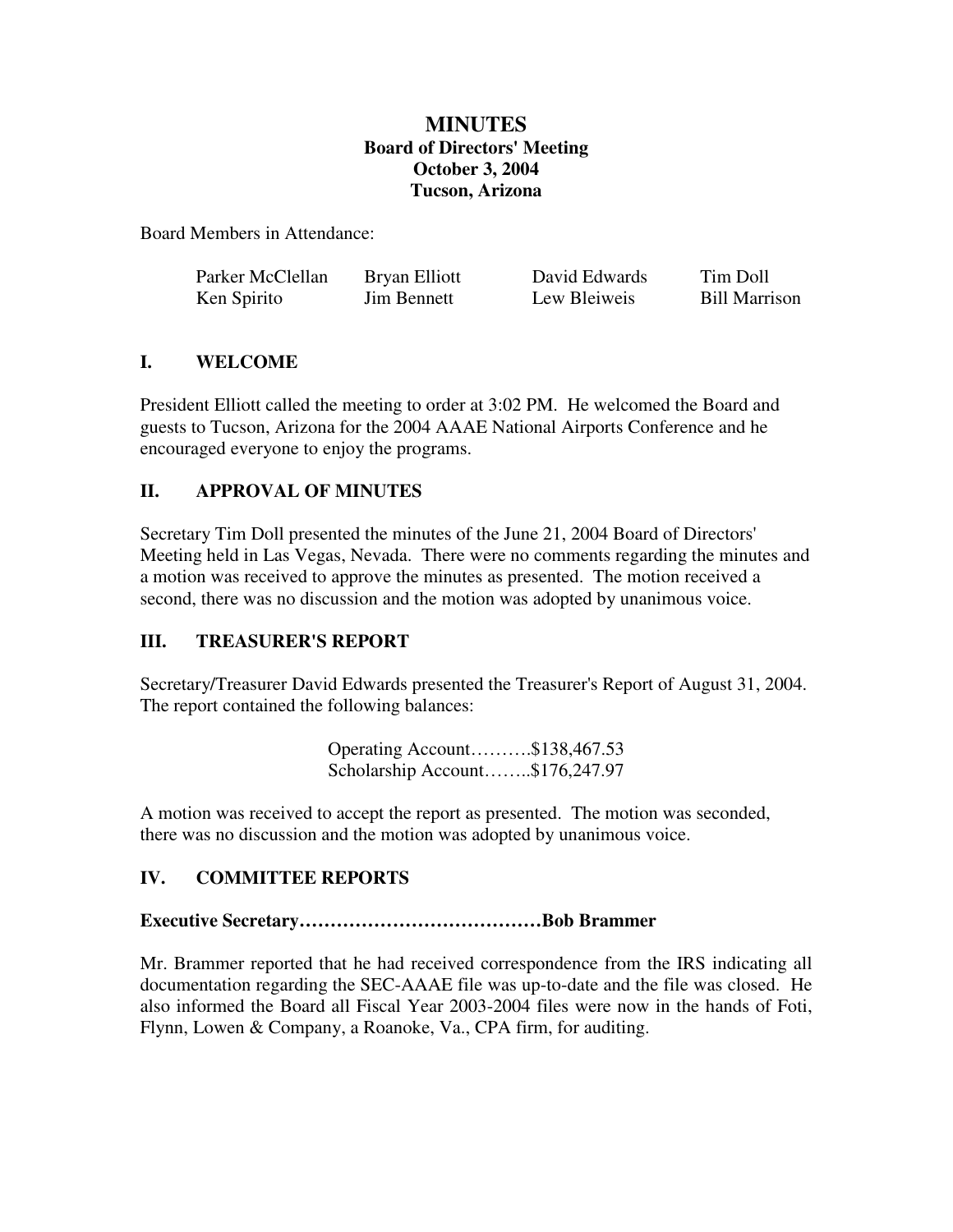### **Investment Committee……………………………...David Edwards, Chairman**

Secretary/Treasurer Edwards reported that he and his committee, made up of Sue Stevens from Charleston, S.C. and Scott Brockman from Memphis, Tenn., had formulated an investment policy for the organization. A copy of the policy was included in the Board packet and following review of the policy, a motion was made for the Board of Directors to adopt the policy at this meeting and have the general membership ratify the policy at their upcoming meeting in Little Rock, Ark. The motion received a second, there was considerable discussion and the motion was adopted by a 6 to 2 vote.

### **2004 NAC Representative…………………………..Bill Marrison**

Mr. Marrison deferred to Ms. Kelly Johnson. Ms. Johnson reported that Mr. Marrison received an award for top fundraiser this year. President Elliott noted a significant number of SEC-AAAE members were chairing committees. Ms. Johnson added that slightly less than 300 individuals were in attendance and the programs for this year's conference were exceptionally strong.

#### **2005 SEC-AAAE Finance & Administration Conference…………………………Chris Brown, Co-Chairman Diana Lewis, Co-Chairman**

Mr. Brown and Ms. Lewis were not in attendance. President Elliott reported the planning was underway for the 16th Annual Finance and Administration Conference to be held January 30-February 1, 2005. The conference will be held in Naples, Fla., at the Hilton Naples Towers. The theme for the upcoming conference is "Defining a new Normalcy Amidst Profound Change." Mr. Ted Soliday from the Naples Airport will provide the opening reception.

### **2005 SEC-AAAE Annual Conference……………..Tim Doll, Chairman**

Mr. Doll reported the conference was slated for April 10-12, 2005 in Little Rock, Ark., with the host hotel being the Peabody. Room rates are \$125 single or double occupancy. It was noted the SEC-AAAE was created at the Peabody in Memphis, Tenn., in 1983 and this would be somewhat of a homecoming.

# **2005 Natural Disaster Preparedness Workshop…………………………………..Ken Spirito, Chairman**

Mr. Spirito reported the workshop was slated to be held in conjunction with the 2005 SEC-AAAE Annual Conference. Mr. Spirito noted that the Committee was attempting to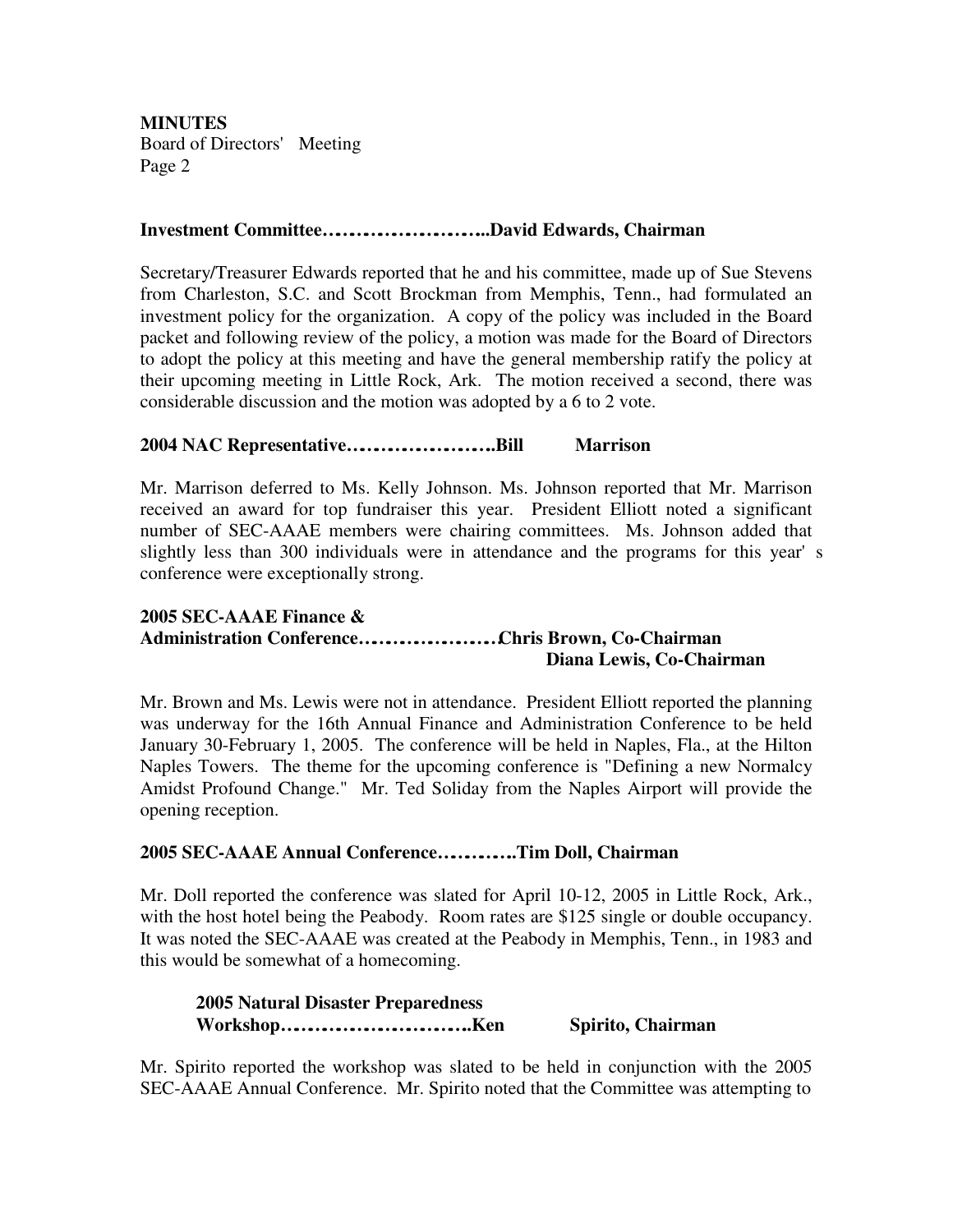create a long-term format for the workshop, but the process was expensive. Following considerable discussion, it was recommended that the workshop be postponed until a similar AAAE workshop was held to "test" the market for this type of workshop. By consensus, the Board agreed to postpone the workshop.

## **2006 SEC-AAAE Annual Conference……………Chuck Henderson, Chairman**

Mr. Henderson was not in attendance. Mr. Elliott reported Mr. Henderson was in the process of securing a hotel and dates for the Conference and the Board recommended the latter part of May.

## **2007 SEC-AAAE Annual Conference…………….Tommy Bibb, Chairman**

Mr. Bibb recommended the Loews Vanderbuilt Plaza as the site for the Conference with room rates of \$155 single or double occupancy. The dates recommended for the Conference are April 8-10, 2007. By consensus, the Board approved the site and dates.

## **2008 SEC-AAAE Annual Conference……………. Lew Bleiweis, Chairman**

Mr. Bleiweis reported the Conference would be held prior to the AAAE Annual Conference. The Conference is slated for April 13-16, 2008. The Conference will be held at the Marriott Downtown Louisville at a room rate of \$145-\$175. By consensus the Board approved the format. The dates are subject to change if they conflict with Easter.

### **Professional Education Committee……………..Wayne Shank, Chairman**

Mr. Shank reported two individuals faced their oral exams during the course of this meeting. One passed and one did not. Mr. Shank thanked those individuals that had assisted him with the oral exams. President Elliott noted Mr. Shank has resigned from the AAAE Board of Examiners. President Elliott read a Resolution of Appreciation for Mr. Shank's service that received the Board's unanimous approval.

### **A.A.E. Mentoring Committee……………………Tommy Bibb, Chairman**

Mr. Bibb reported the Committee was soliciting additional assistance from the great State of Florida because of the vast numbers of individuals in the State that are in the A.A.E. Program. Mr. Shank noted the Chapter is somewhat a victim of its own success evidenced by the numbers of individuals that the SEC-AAAE has as Executive Candidates. He noted the incoming member of the Board of Examiners would be quite busy because of that success.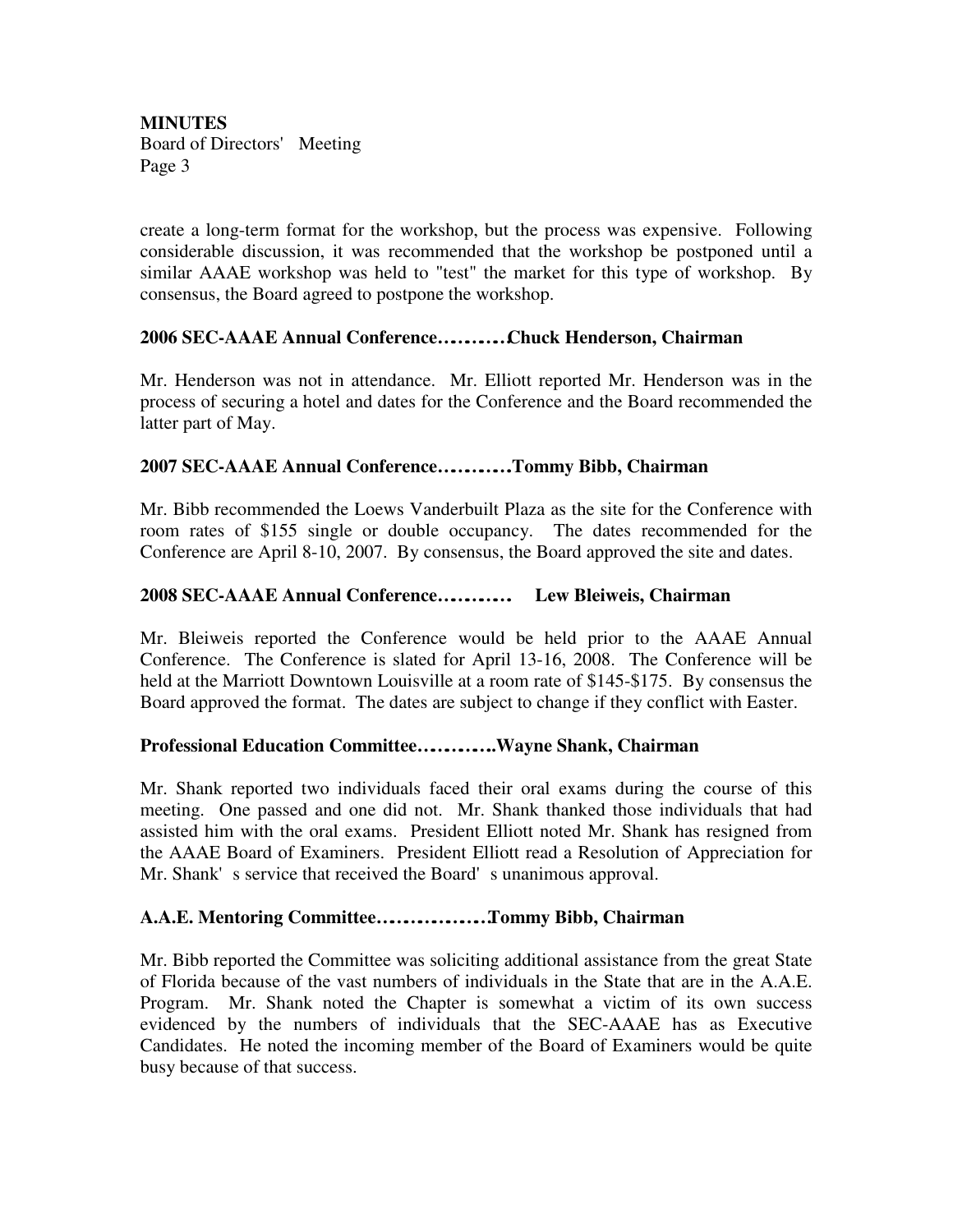## **Scholarship Committee…………………………..Ken Spirito, Co-Chairman Lew Bleiweis, Co-Chairman**

Mr. Spirito reported two scholarships had been awarded to Auburn and one scholarship had been awarded to Louisiana Tech. Mr. Bleiweis noted that the scholarship accounts were paying approximately \$800 per month in interest and it may be time to increase the number of scholarships made available. It was also noted that the possibility existed to create a scholarship program to benefit the members who may enter into graduate programs. Mr. Bibb asked that scholarships for the AAAE C.M and ACE programs be made available. Mr. Blieweis noted that the PDI Scholarships have gone unused for years and the C.M. and ACE Programs could face the same dilemma. President Elliott asked that the Committee take a look at all these issues and report back to the Board.

## **Corporate Liaison Committee…………………...Heather Chaney, Co-Chairman Bryan Elliott, Co-Chairman**

Mr. Bennett reported that he and Ms. Chaney were working on polling the Corporate Members to determine greater membership value and benefits for those members.

## **V. OLD BUSINESS**

**Web Site Updates -** President Elliott reported that the website had been updated. In regard to future changes and updates, he recommended a budget amendment of \$2,000 and noted the executive secretary would review and implement recommended changes and additions to the site.

**Financial Reporting Program** - President Elliott reported that the executive secretary had invested in QuickBooks Premier and was producing financial statements for the organization, copies of which were included in the Board Member Packet. He added that the Board had received all the available reports during this meeting and future meetings would not include the "full gambit" of reports.

**Membership Survey -** Mr. Elliott reported on the results of the SEC-AAAE Membership Survey. He will work with the executive secretary to publicize the results in upcoming newsletters. Ms. Stevens noted reducing conference registration fees for general aviation airports and providing relative programs at conferences could assist in obtaining and retaining those airports as members.

**Changing Incorporation Status/Location -** Mr. Elliott noted that this issue may be considered tabled for the time-being.